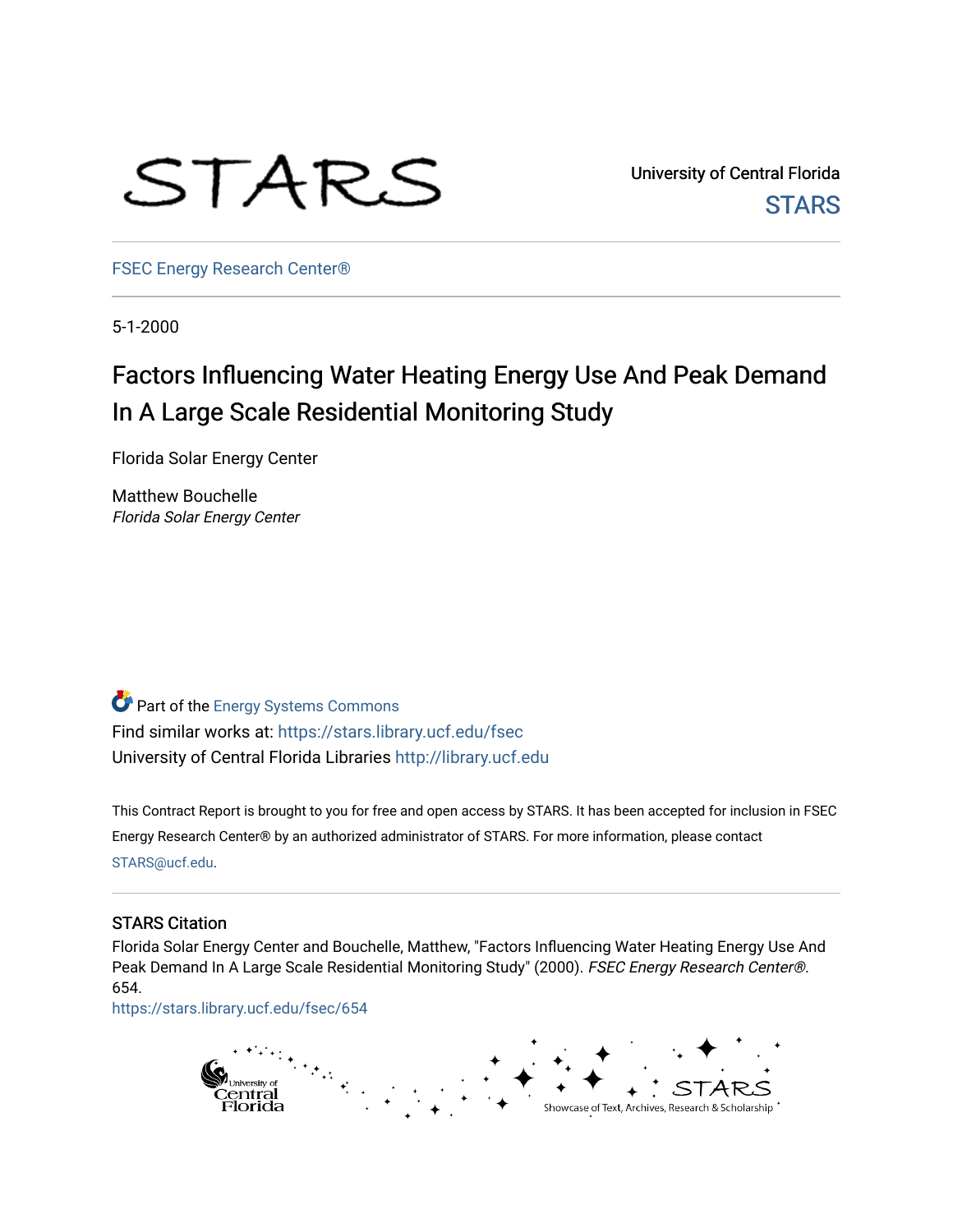

**Reference Publication:** Bouchelle, M., Parker, D., Anello, M., "Factors Influencing Water Heating Energy Use And Peak Demand In A Large Scale Residential Monitoring Study," Presented at: The Symposium on Improving Building Systems in Hot and Humid Climates, San Antonio, TX, May 15-17, 2000.

**Disclaimer:** The views and opinions expressed in this article are solely those of the authors and are not intended to represent the views and opinions of the Florida Solar Energy Center.

# **Factors Influencing Water Heating Energy Use And Peak Demand In A Large Scale Residential Monitoring Study**

**Matthew P. Bouchelle, Danny S. Parker, Michael T. Anello** 

Florida Solar Energy Center (FSEC)

FSEC-CR-1671-00

Updated [PDF version](http://www.fsec.ucf.edu/en/publications/html/FSEC-CR-1671-00/dhw_dp_jm1.pdf) of the paper

#### **Abstract**

A load research project by the Florida Power Corporation (FPC) is monitoring 204 residences in Central Florida, collecting detailed end-use load data. The monitoring is being performed to better estimate the impact of FPC's load control program, as well as obtain improved appliance energy consumption indexes and load profiles. A portion of the monitoring measures water heater energy use and demand in each home on a 15-minute basis. The paper summarizes the various impacts identified on water heating energy use and demand.

#### **Hot Water Electric Demand and Consumption**

The majority (153) of the water heating systems in the project were of the conventional electric resistance type. Seventeen of the monitored homes have natural gas or propane water heat and have no electric demand. These sites were eliminated from further analysis. Twenty eight (14%) of water heaters in the monitoring project have heat recovery units. There are also four operating solar water heating systems. There is also one heat pump water heater and one tank-less water heater (Site 18). Eighty percent of water heaters were located in unconditioned spaces -- primarily in garages. Eighteen percent were located inside the conditioned zone.

Table 1 summarizes the recorded winter energy use and demand against selected water heating characteristics. Demand within the table is for the hour between 7 and 8 AM on January 5<sup>th</sup>, 1999, the coldest morning when no load control was applied.

The summary statistics on hot water heating showed that occupancy has the strongest influence on variation in energy consumption. Accordingly, within the table we also normalized water heating energy use and peak demand by number of household occupants. This showed that the apparent influence of tank size on peak demand resulted from the natural association between tank capacity and household size.

Beyond household characteristics, the water heating data revealed several important influences that may represent opportunities for FPC to meet its winter load control objectives.

- Heat Recovery Units (HRUs) showed elevated consumption during winter peak relative to electric resistance systems. This problem must be examined and understood so that HRUs do not exert a negative impact on system loads.
- Despite a very small sample  $(n=4)$ , solar water heaters showed large reductions in peak demand, and water heating energy.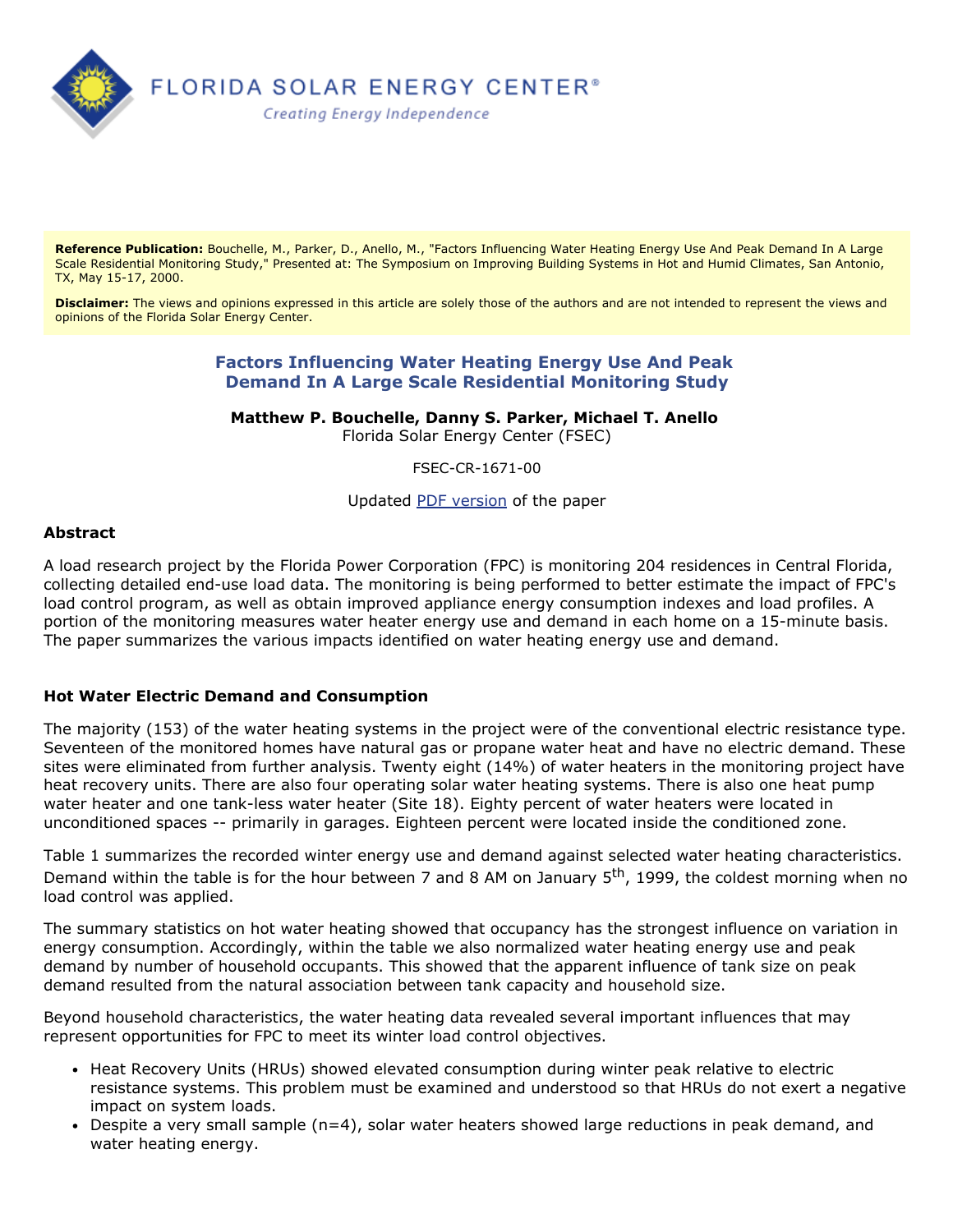• Hot water tanks with external insulation wraps and those located within the conditioned space showed markedly lower utility coincident peak demand.

Pipe insulation did not show up to be significant. We speculate that this may be due to the very short plumbing runs. Super insulated tanks did not show to be significant likely due to the very small sample size. The issues of HRU performance and the impact of external tank insulation is examined in greater detail in the following sections.

[Figure 1](http://www.fsec.ucf.edu/en/publications/html/FSEC-CR-1671-00/images/water-1.html) shows a histogram of the frequency distribution of measured hot water energy use within the project sample.

| <b>Characteristic</b>  | kWh        | n   | kW            | n               | kWhD/        | n                | kW/             | n              |
|------------------------|------------|-----|---------------|-----------------|--------------|------------------|-----------------|----------------|
|                        | <b>Day</b> |     |               |                 | Occupant     |                  | <b>Occupant</b> |                |
| Type Electric          |            |     |               |                 |              |                  |                 |                |
| Resistance             | 7.69       | 154 | $0.718$   129 |                 | $3.14$   151 |                  | 0.293           | 126            |
| HRU                    | $8.34**$   | 26  | $ 0.777**$    | 20              | 3.48         | 24               | 0.324           | 19             |
| Solar                  | $3.11*$    | 4   | $0.237*$      | $\vert 4 \vert$ | 1.97*        | $\overline{4}$   | $0.080*$        | $\overline{4}$ |
| Occupants?             |            |     |               |                 |              |                  |                 |                |
| $=1$                   | $4.36*$    | 25  | $0.475*$      | 23              | <b>NA</b>    | <b>NA</b>        | <b>NA</b>       | <b>NA</b>      |
| $=2$                   | 6.52       | 74  | 0.508         | 56              | <b>NA</b>    | <b>NA</b>        | <b>NA</b>       | <b>NA</b>      |
| $= 3$                  | 9.48       | 25  | 0.750         | 21              | <b>NA</b>    | <b>NA</b>        | <b>NA</b>       | <b>NA</b>      |
| $=4$                   | 10.22      | 30  | 1.037         | 26              | <b>NA</b>    | <b>NA</b>        | <b>NA</b>       | <b>NA</b>      |
| >4                     | 10.37**    | 23  | $1.137**$     | 22              | <b>NA</b>    | <b>NA</b>        | <b>NA</b>       | <b>NA</b>      |
| <b>Hot Water</b>       |            |     |               |                 |              |                  |                 |                |
| Timer? Yes             | $6.46*$    | 27  | 0.653         | 19              | 3.01         | 26               | 0.316           | 18             |
| No                     | 7.89       | 156 | $0.722$   134 |                 | $3.20$   152 |                  | 0.289           | 130            |
| Tank Size? <40         |            |     |               |                 |              |                  |                 |                |
| lgal                   | 5.768*     | 27  | 0.579         | 21              | 3.15         | 27               | 0.362           | 21             |
| $= 40$ gal             | 8.180      | 109 | 0.681         | 92              | 3.27         | $\parallel$ 107  | 0.268           | 90             |
| $>40$ gal              | 7.630      | 47  | $ 0.859**$    | 40              | 2.93         | 44               | 0.313           | 37             |
| Element Size?          |            |     |               |                 |              |                  |                 |                |
| $>4$ kW                | 7.99       | 153 | $0.731$   128 |                 | $3.24$   151 |                  | 0.284           | 126            |
| <4 kW >3 kW            | $6.62*$    | 22  | 0.723         | 20              | 2.83         | 21               | 0.388           | 21             |
| $<$ 3 kW               | 4.76       | 8   | 0.233         | 8 <sup>1</sup>  | 2.45         | $6 \overline{6}$ | 0.051           | 3              |
| Conditioned            |            |     |               |                 |              |                  |                 |                |
| Space? Yes             | 7.99       | 30  | $0.524*$      | 27              | $2.81*$      | 29               | $0.220*$        | 26             |
| No                     | 7.62       | 153 | $0.754$   126 |                 | $3.24$ 149   |                  | 0.308           | 122            |
| External               |            |     |               |                 |              |                  |                 |                |
| <b>Insulation? Yes</b> | $6.32*$    | 27  | $0.501*$      | 24              | 3.05         | 27               | $0.219*$        | 24             |
| No                     | 7.92 156   |     | 0.753  129    |                 | $3.19$   151 |                  | $0.307$   124   |                |
| Super                  |            |     |               |                 |              |                  |                 |                |
| Insulation? Yes        | 7.58       | 13  | 1.005         | 13              | 2.81         | 13               | 0.367           | 13             |
| No                     | 7.69       | 170 | $0.686$   140 |                 | $3.20\ 165$  |                  | 0.285           | 135            |
| Pipe Insulation?       |            |     |               |                 |              |                  |                 |                |
| Yes                    | 7.91       | 39  | 0.761         | 39              | 3.25         | 36               | 0.317           | 30             |
| No                     | 7.62       | 144 | $0.700$   120 |                 | $3.15$   142 |                  | 0.286           | 118            |

| Table 1. Effect of Selected Characteristics on Winter Electric Water Heating Energy Use and Demand. |  |  |  |
|-----------------------------------------------------------------------------------------------------|--|--|--|
|                                                                                                     |  |  |  |

\* Significantly lower at > 90% level \*\* Significantly greater at > 90% level

#### Seasonality of Water Heating Loads

Although water heating is not totally dominated by weather like space heating, these loads are still sensitive to temperature conditions.

The first plot ([Figure 2](http://www.fsec.ucf.edu/en/publications/html/FSEC-CR-1671-00/images/water-2.html)) shows how daily average hot water energy use varied in the sample by the daily average air temperature measured in the project. Admittedly, there is considerable scatter. However, simple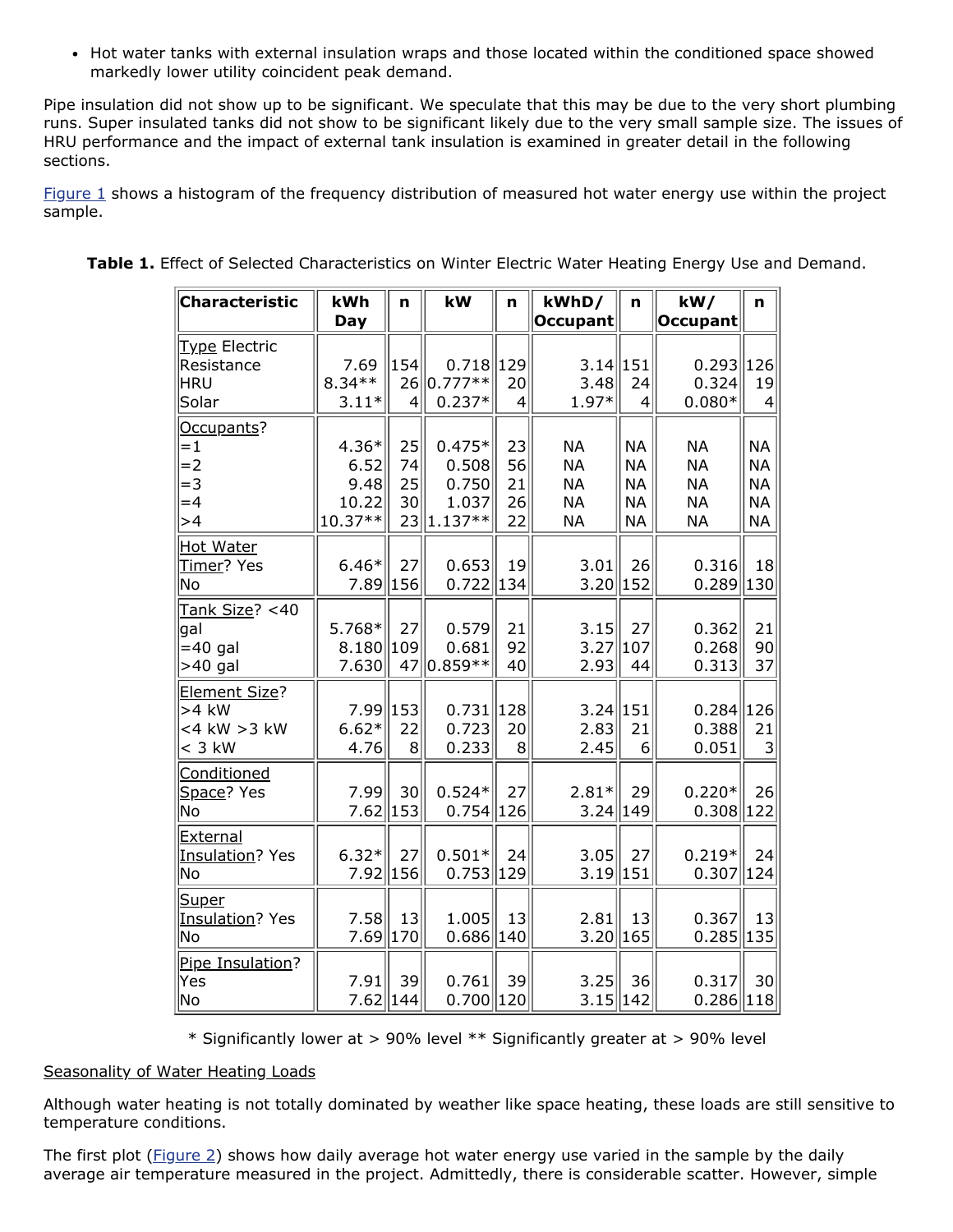linear regression plotted explains 58% of the variation in the day-to-day hot water energy consumption. Moreover, including a dummy variable for week-ends does nothing for the regression. DHW use is just slightly higher on weekends and the demand profile differ, however this is not nearly as great as that of temperature.

Figure 3 shows the daily average 15-minute power DHW demand profile for the 183 sites with valid data for two days: January 5th the coldest non-load control day and March 31st, the warmest of the winter days analyzed. Average hot water energy con-sumption was 30% higher on the cold day based on variation in temperature. The graph shows that most 15-minute intervals had higher demand on the cold day.



**Figure 3.** Water heating load profiles on two days with coldest and warmest conditions.

There are several reasons for this influence:

- Tap water temperatures vary seasonally by about 14 degrees in Central Florida. Although the annual inlet water temperature averages 74<sup>o</sup>F, this varies to a high of about  $81^{\circ}$ F in September to a low of 67<sup>o</sup>F in February as ground mains water piping is affected by weather conditions. Colder air temperatures are associated with colder inlet water temperatures which increase tank heating load to reach the set point. [Figure 4](http://www.fsec.ucf.edu/en/publications/html/FSEC-CR-1671-00/images/water-4.html) shows the measured mains water temperatures measured at FSEC's test laboratories.
- Greater standby losses. Colder air temperatures lead to greater standby losses for storage tank types particularly those in garage locations.
- High hot water use. Colder air temperatures lead to greater hot water use as household members take longer showers to warm up and use more hot water within the mix to achieve the preferred water temperature. This has been observed in previous monitoring projects where residential hot water consumption was measured to increase by 15-20% from summer to winter (Merrigan and Parker, 1991; Brecker and Stogsdill, 1990).

Moreover, the data series through March does not reflect the complete picture. The summer data, now being collected, should show even greater weather related impact for water heating. One study in the literature on load control does acknowledge the seasonality of LM impacts for water heating (Haeri and Gervais, 1992) and suggests that the load profiling or time temperature matrix (TTM) may be superior for assessment.

The current FPC TTMs for water heat vary by month, which captures some of the seasonal variation described. However, we found it necessary to produce hot water TTMs which respond to temperature, particularly to capture the elevated DHW demand on the most extreme winter days. This is important since the need for load control is highest on these days. For example, the average January DHW demand between 7 and 8 AM is only 0.54 kW. However, during hours when the temperature was near  $32^{\circ}$ F at 8 AM the ty-pical demand was 0.75 kW - a 39% increase in load.

Eligibility of water heating systems for load control is not affected by whether the homeowners have nonstandard water heating systems. Many households have heat recovery units and several have solar water heaters or heat pumps water heaters. Thus, the total sample of all-electric water heaters are included in the time of day estimate of water heater load for computing the regression based load profiles. Sites with natural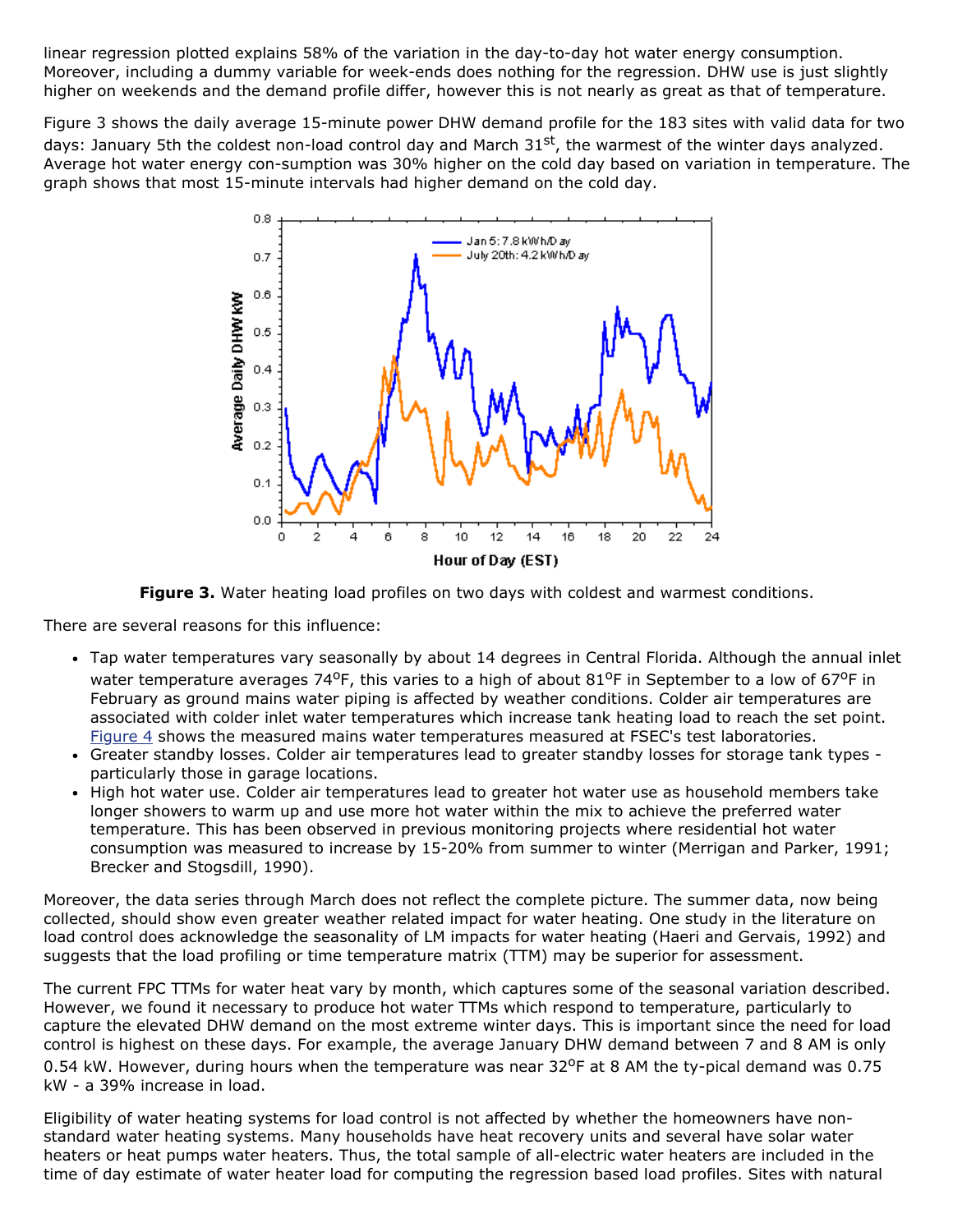gas or propane water heat were not included. Estimates are contained in Table 2 for the period between January and July, 1999. The estimates in Table 2 have the form:

$$
kW_{\text{dhw}} = A_j + B_j(T)
$$

Where:

 $A_i$  = Non-temperature responsive component of water heat demand (kW)

 $B_i$  = Temperature coefficient for DHW electric demand in hour "j" (kW/<sup>o</sup>F)

 $T =$  Outdoor ambient air temperature ( $^{\circ}$ F)

**Table 2.** FPC Residential Monitoring Project Water Heater Hourly Demand (kW)

Values ( $n = 186$ )

| Hour           | Constant<br>(A) | $B_{1}$     |  |
|----------------|-----------------|-------------|--|
| 1              | 0.225           | 0.00146     |  |
| $\overline{2}$ | 0.143           | $-0.00076$  |  |
| 3              | 0.159           | $-0.00117$  |  |
| 4              | 0.153           | $-0.00109$  |  |
| 5              | 0.182           | -0.001185   |  |
| 6              | 0.377           | -0.002433   |  |
| 7              | 0.855           | -0.006017   |  |
| 8              | 0.977           | $-0.006959$ |  |
| 9              | 0.762           | $-0.004058$ |  |
| 10             | 0.547           | $-0.001738$ |  |
| 11             | 0.508           | $-0.001714$ |  |
| 12             | 0.533           | -0.002499   |  |
| 13             | 0.561           | $-0.003222$ |  |
| 14             | 0.535           | -0.003450   |  |
| 15             | 0.465           | $-0.002641$ |  |
| 16             | 0.432           | $-0.002316$ |  |
| 17             | 0.512           | $-0.002744$ |  |
| 18             | 0.571           | -0.002662   |  |
| 19             | 0.779           | $-0.004387$ |  |
| 20             | 0.743           | 0.004064-   |  |
| 21             | 0.720           | 0.004771-   |  |
| 22             | 0.706           | $-0.004976$ |  |
| 23             | 0.462           | $-0.002283$ |  |
| 24             | 0.340           | $-0.001502$ |  |

The profiles in **Figure 5** show the described seasonality in water heater energy demand. The water heating loads are somewhat lower than commonly supposed. Part of this is due to the advent of low hot water using appliances and showerheads (EPRI, 1997). Another part of the low consumption comes from occupancy; some homes (e.g. Site 50) were unoccupied during much of the study while others (e.g. Site 22) turned off the water heater breaker when away from home for extended periods.

Water heating loads are greatest during the colder months. April clearly shows the shift in timing of water heating load imposed by Daylight Savings Time. The later spring and summer months show progressively lower water heating loads.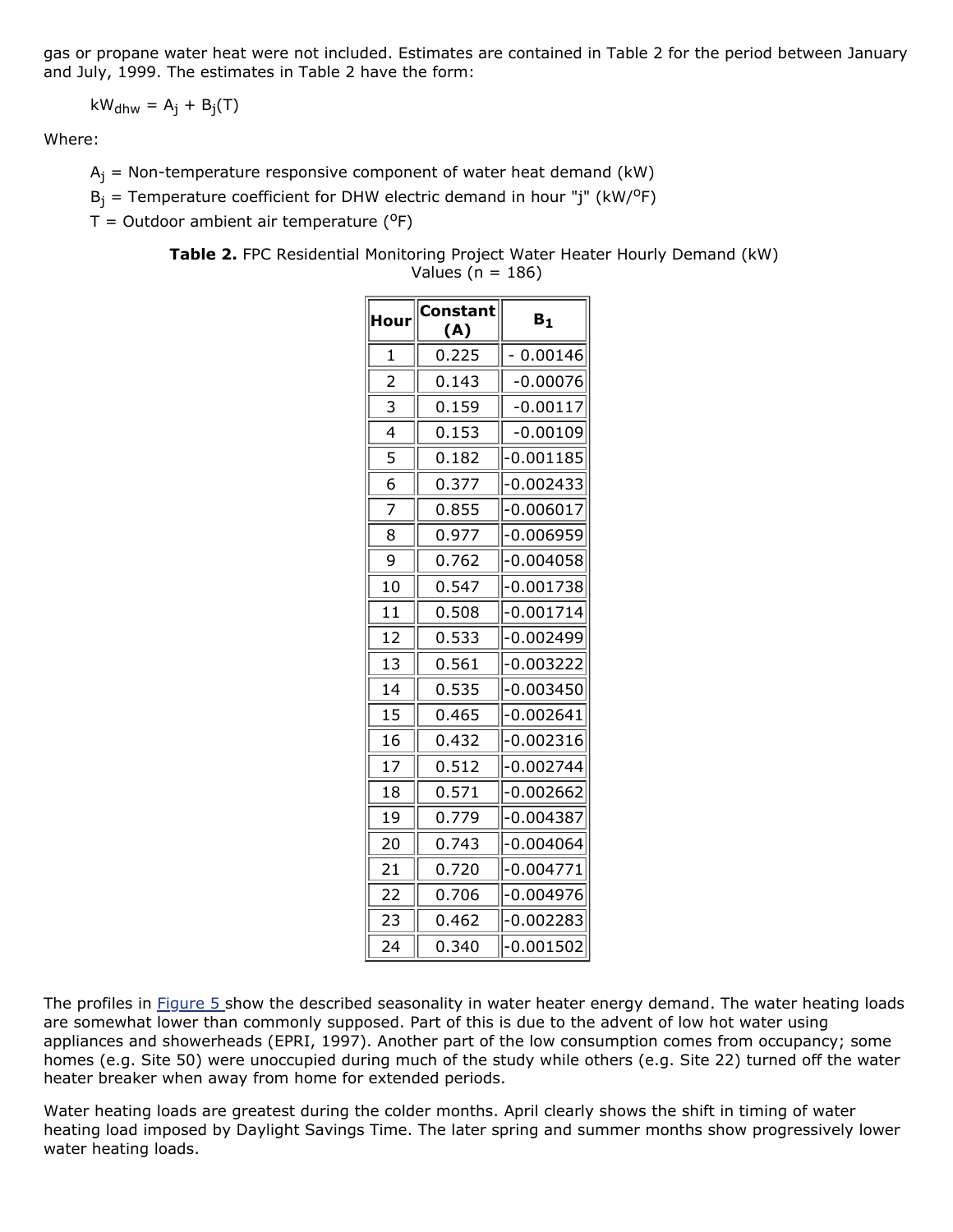## Water Heating System Type

We examined how water heating system type influenced electric demand and energy use. Some 14% of the sample (28 sites; 26 sites with valid data) had heat recovery units which scavenge heat from the air conditioning system to heat water. Four homes had operating solar water heating systems. [Figures 6](http://www.fsec.ucf.edu/en/publications/html/FSEC-CR-1671-00/images/water-6.html) and 7 suggest some interesting facets concerning the operation of these water heating systems.



**Figure 7.** Measured July DHW load profiles by system type.

As expected, the average demand profile in July shows that HRU water heaters used about 30% less electricity than the electric resistance group. Demand was also lower in all hours. Secondly, solar water heating systems show even better relative performance and demand reductions during the peak hour, although the sample size is small.

The situation for winter months was completely different. First, the HRU systems used more energy and produced more electric demand for water heating in winter than their electric resistance counterparts. The demand difference between the two systems from 7 - 8 AM during January was approximately 160 Watts or about a 32% increase in utility winter coincident morning demand. Further, the difference was statistically significant at a 99% confidence level.

Daily water heating energy use was also 1.0 kWh greater in the homes with HRUs (13% greater). One explanation for this difference is that HRU owners use more hot water during winter on the mistaken belief that "hot water is free." Elevated hot water consumption associated with HRU users has been observed in another comparative project in which HRUs and electric resistance systems were metered (Merrigan, 1983). However, there are also other physical explanations for the poor winter performance:

- Total or partial failure of the circulation pump. On site evaluation showed that virtually all the units suspected of improper operation had failed pumps. This is likely due to the fact that air lock in the exchanger loop will lead to premature failure of the pump. Unfortunately there is no feedback device to inform the consumer that the circulation pump is operating properly.
- The HRU pump is normally activated by a switch which circulates water through the system when the refrigerant temperature exceeds  $135^{\circ}$ F. One problem occurs when the circulation switch is activated by the fact that the heat pump compressor's refrigerant discharge temperature during heating operation is just above the activation temperature. This is possible since the heat pump compressor discharge temperature in heating mode is approximately 100<sup>o</sup>F above the ambient temperature (a common method of checking a heat pump's refrigerant charge). The tank element may be activated by the resulting circulation which is not high enough to really gather useful heat.
- During winter operation when cooling is required, the HRU exchange loop may be activated, but since cooling needs are satisfied quickly in winter (often within 5-10 minutes) the loop shuts down almost as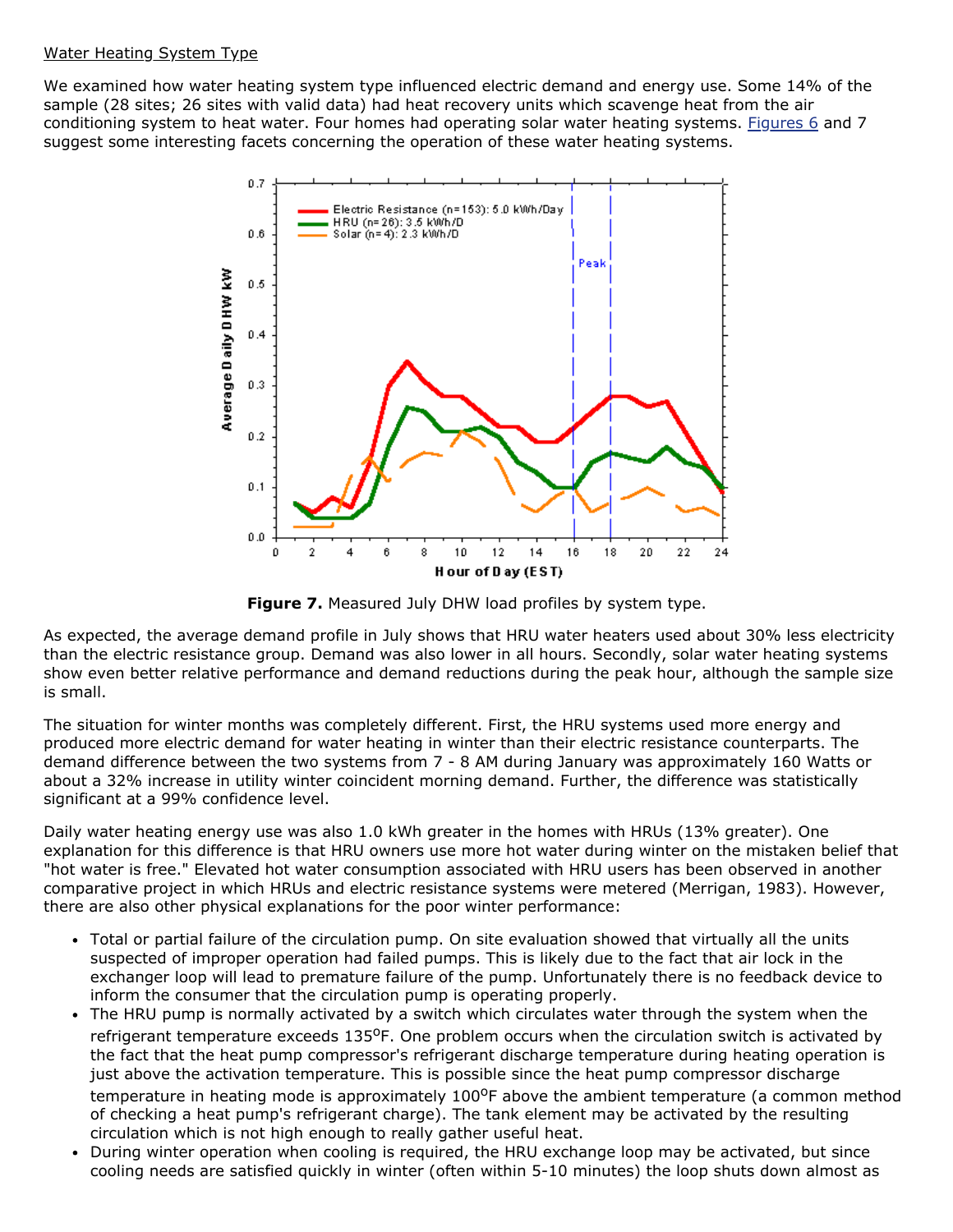soon as the refrigerant temperature reaches the critical level. This results in energy losses as the HRU loop circulates heated water from the storage tank which increases losses. Meanwhile, the heat exchange loop has insufficient time to capture any useful heat and the resistance element may be activated.

Summer data shows the advantage expected for these systems. Here, the electric resistance water heaters use about 5 kWh per day as opposed to 3.5 kWh for the HRU systems. The demand reduction from 4 - 5 PM is only 100 Watts, however. The savings in daily water heating energy use is 1.5 kWh or approximately a 30% reduction in water heating energy.

Annually, however, the advantage of HRU systems may be marginal, both for the utility and for the consumer. Over the period from January - July, the average consumption for electric resistance water heating systems was 6.36 kWh/day as opposed to 6.23 kWh/Day for the HRU systems (suggesting annual DHW energy use of 2320 and 2270 kWh, respectively). Although water heating energy is saved during summer, this is nearly offset by increased consumption in winter. Thus, the apparent annual energy reduction for the consumer is only a few percent.

From FPC's perspective as a winter peaking utility, the reduction in demand during the summer utility coincident peak is less than the increase in the winter coincident peak and the annual reduction in hot water energy use is very small for the consumer. Although it seems likely that a number of the systems are not functioning properly, the added capital expense may be difficult to justify. From a utility load control perspective, it seems very desirable to load manage HRU sites to gain full advantage from them - particularly given their elevated winter demand.

One obvious influence on HRU performance is the selected hot water thermostat setting. Since condenser heat temperature may be no higher than 140°F, those systems with high settings may perform poorly. Unfortunately hot water set temperature was not collected in the audit, although an exit collection of this information may be useful.

There are four operating solar water heating systems in the project. Although a small sample, they showed large reductions in coincident demand as well as energy. The reduction in seven month energy use was 52% against electric resistance systems. Utility peak coincident reductions were approximately 0.35 kW in winter and 0.10 kW in summer.

#### Diagnostic Evaluation of HRU Performance

Given the problems identified with HRU performance, we examined each of the sites possessing these systems to determine which sites appeared to be functioning properly. This was done by plotting daily hot water energy consumption against daily air conditioning energy consumption from January - July of 1999. Generally, one should expect to see hot water electricity consumption decline as greater air conditioning provides auxiliary heat for hot water. This trend is clearly evident in  $Figure 8$ , which shows the two values plotted for the HRU at Site #10.

We found that 12 of the evaluated HRUs fell into this category of proper function. Unfortunately, there was a group of 10 households with HRUs that showed no discernable impact of increased air conditioning use lowering hot water electric consumption. An example of this problem is shown in [Figure 9.](http://www.fsec.ucf.edu/en/publications/html/FSEC-CR-1671-00/images/water-9.html)

Three other HRU sites could not be classified due to little air conditioning use or vacancy. Regardless, our cursory evaluation indicates that nearly half of installed HRU systems may not be properly operating - a likely explanation for the poor level of performance observed.

#### Impact of DHW Element Size on Peak Demand

Down sizing of hot water tank elements is an idea which seems as if it could impact how water system peak demand. Unfortunately, the project data showed the impact is very small.

We used data for January 5th of this year (the coldest non-load managed day) and examined how the recorded water heater electric demand varied depending on the water heater element size (reliably available in the data set from the maximum recorded kW over the entire season). The lack of impact has to do with the diversity of water heating with respect to hourly demand. Simply put, so few of the water heaters are on at the same time, that although changing an element to a smaller one will reduce the demand for that single household at the time they use hot water, it will not have much effect on the overall population since hot water draws are nearly randomly distributed over the hour-long window of interest.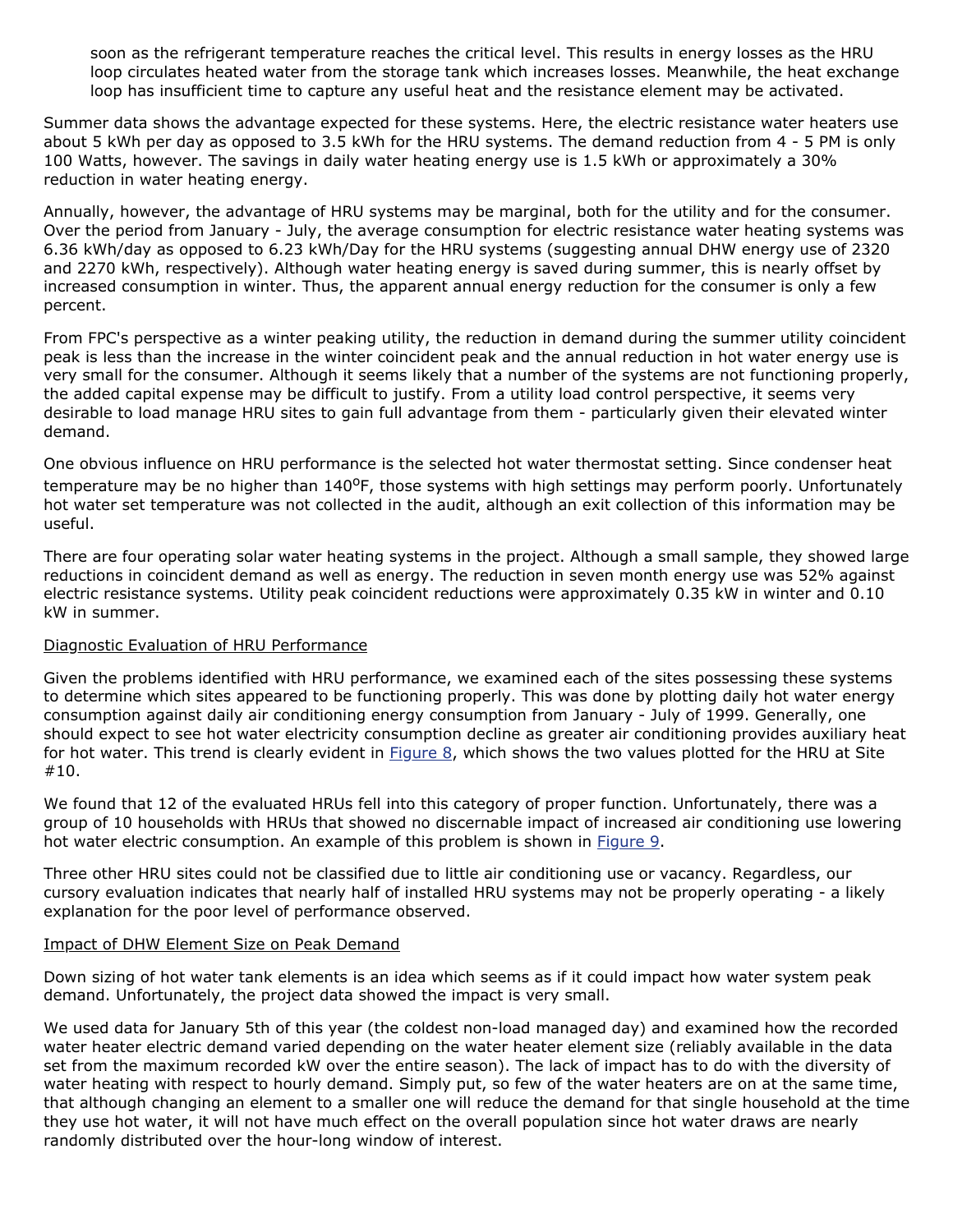For the 153 non-gas sites which had valid data from the project that morning, the average water heater electric demand was 0.713 kW. The average electric water heater element size was 4.424 kW. This implies a diversity of 16% overall - most water heaters were only on a small fraction of the time. A frequency histogram shows that over 45% of water heaters were not on during that hour in spite of no load control (Figure 10). Many of these systems were likely on the hour before or after the hour examined (related to diversity of occupant showers, schedules, absence, etc.).



**Figure 10.** Histogram of DHW electrical demand at 7 - 8 AM on January 5, 1999. Note that fully 45% of tanks require no power during this hour.

To look into element size, we segmented the data into two groups: one with the element size was between 4 and 5 kW and another where the element size was between 3 and 4 kW. We then compared the hourly average demand in the two groups:

| <b>Element</b><br><b>Size</b> | <b>Avg Element</b><br><b>Size</b> | <b>Diversified</b><br>kW | n  |
|-------------------------------|-----------------------------------|--------------------------|----|
| $4-5$ kW                      | 4.586                             | 0.7266                   |    |
| $3-4$ kW                      | 3.558                             | 0.7229                   | ንበ |

Although the sample sizes are very different, the diversified kW is nearly identical and a statistical t-test of means showed no meaningful difference.

A second estimate utilizes a duty cycle approach with the histogram in Figure 10. Limiting element size to 3.5 kW would only impact the five water heating systems (3% of the population) whose average hourly demand was greater than that value. Applying the duty cycle method estimates an average population demand reduction of only 15 watts.

As a final check, we censured the sample to only those systems that had some power draw on the DHW circuit during the peak hour:

| <b>Element</b><br><b>Size</b> | <b>Avg Element</b><br><b>Size</b> | <b>Diversified</b><br>kW |  |
|-------------------------------|-----------------------------------|--------------------------|--|
| $4-5$ kW                      | 4.596                             | 1.248                    |  |
| $3-4$ kW                      | 3.558                             | 1.205                    |  |

The 40 watt difference is in the expected direction, but still shows no statistical significance ( $t = 0.134$ ) with a small sample size. A non-parametric test of medians (Wilcoxon Rank Sum Test) showed that while there may be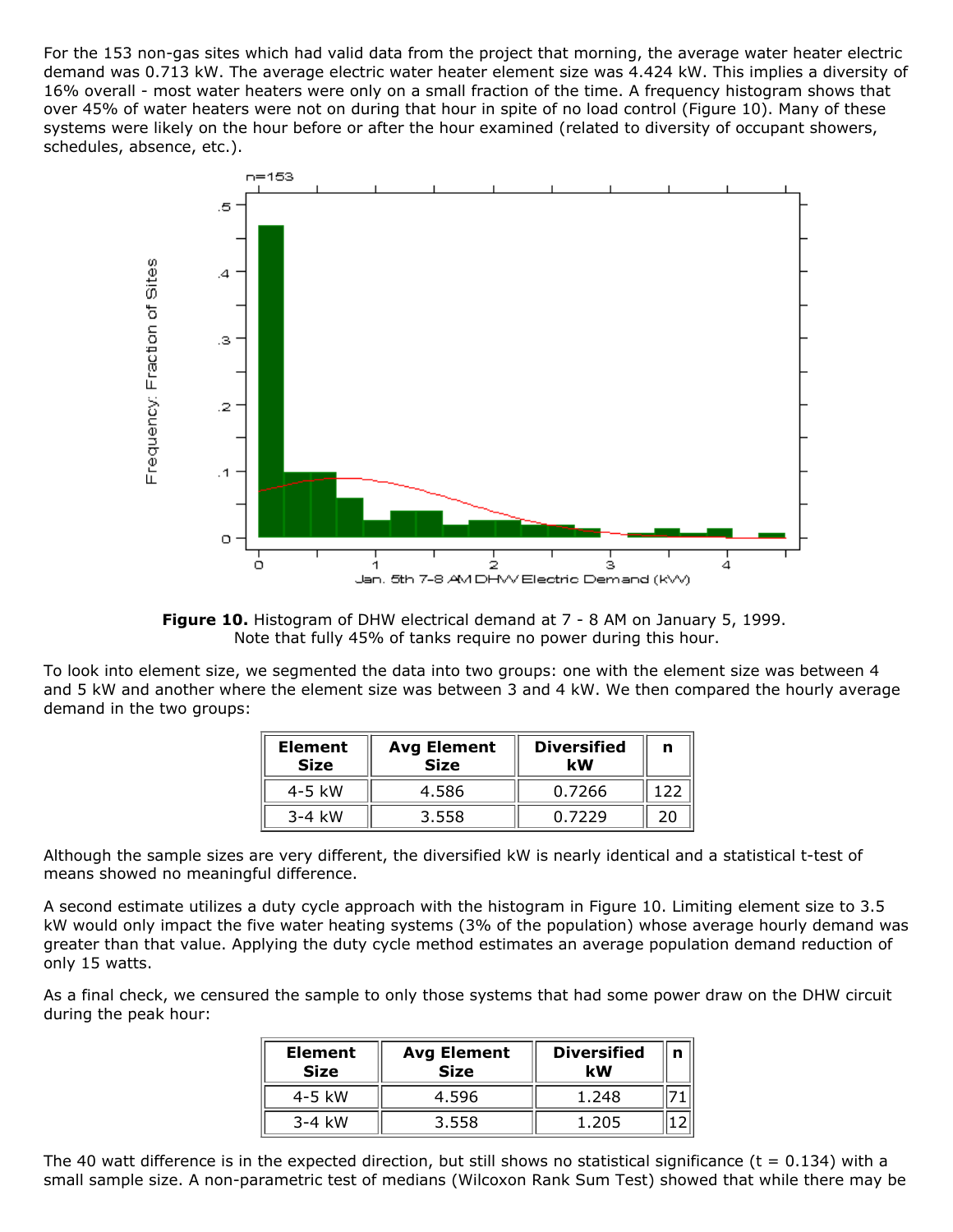a small difference from a smaller element size, the difference is very small. The duty cycle assessment above is likely the most accurate estimate. A change in element size would affect the magnitude of the payback spike after load control when diversity is very low (most controlled systems are on). However, this would hardly be worth a program. Abatement in the DHW control release payback spike could be easily achieved through control release of three blocks of water heaters over succeeding 15-minute periods.

## Hot Water Tank Wrap

Evidence that emerges from the analysis of the FPC data on water heater electric demand is that exterior tank wraps show large impacts on the measured hot water tank electrical demand, yet a much lower influence on energy use. This can be exploited to help control winter peak demand.

## Theory/Laboratory Measurements

Detail measurements of hot water tank standby losses were performed in an environmental chamber by Ek at the Bonneville Power Administration (1984). He showed that electric storage tanks of the modern type have a heat loss coefficient of approximately 0.93 W/<sup>o</sup>F. When an R-11 exterior tank wrap is added, the loss coefficient drops to approximately 0.65 W/<sup>o</sup>F. With a hot water tank temperature of 130<sup>o</sup>F and a surrounding temperature of 40<sup>o</sup>F (e.g. an unconditioned garage or utility room), the average reduction in tank standby losses from an exterior tank wrap should amount to approximately 25 W.

# Field Estimates

There were 26 sites within the project sample which included external tank insulation wraps. The average demand of these sites on January  $5<sup>th</sup>$  between 7 and 8 AM when the outdoor temperature was 37<sup>o</sup>F was 0.501 kW. This compares to 0.753 kW in the sample without and external insulation wrap. The difference 0.252 kW is significant at the 90% level but is very different from the value predicted by laboratory measurement. This may be because changing the heat loss rate of the tank significantly alters diversity so elements are not immediately activated when hot water is drawn. Further, the differences still remain after controlling for household occupancy the largest carrier of variation within water heating data. If solar water heating systems and tanks located within the conditioned space are excluded from the control sample, the estimated savings increases further (0.40 kW peak reduction). Finally, a photographic review of the hot water tank wraps in the monitoring project show that at least half of the applications are marginal (partial tank wraps, insulation missing, etc.). A utility sponsored program should be able to choose effective insulation kits (e.g. Consumer Reports, 1981) and lead to effective applications as those shown above at Site 24. Thus, hot water tank wraps look to have a large potential impact on winter peak hot water power demand for FPC if costs of installations can be made low.

The measured reduction to annual hot water heating energy would entail some loss of revenue. Within the winter data, the average reduction in daily water heating energy consumption was 1.6 kWh/day. This number will be no more than half this value for the overall year, since ambient-tank temperature differences are much lower at other times. Regardless, the measure would have the simple benefit of reducing customer energy costs in a modest fashion while significantly impacting winter coincident peak demand from non-load controlled customers.

# **Conclusions**

The project has identified a number of influences on water heater electric demand that are not commonly described. This includes the pronounced seasonality of water heating demand load shapes as well as the time of day influence on loads. The project has also revealed that recent weather conditions have a strong influence on water heating demand beyond the normally recognized seasonal effect. A number of additional identified impacts:

- Heat recovery units (HRUs) and solar water heaters were associated with lower demand in summer months. However, HRU systems were also found to increase winter peak demand on average. A diagnostic evaluation showed that only about 55% of installed HRU systems were operating properly.
- Water heater element size was not found to statistically impact winter peak demand.
- An exterior hot water tank insulation wrap was found to be associated with reduced winter peak demand.

#### **References**